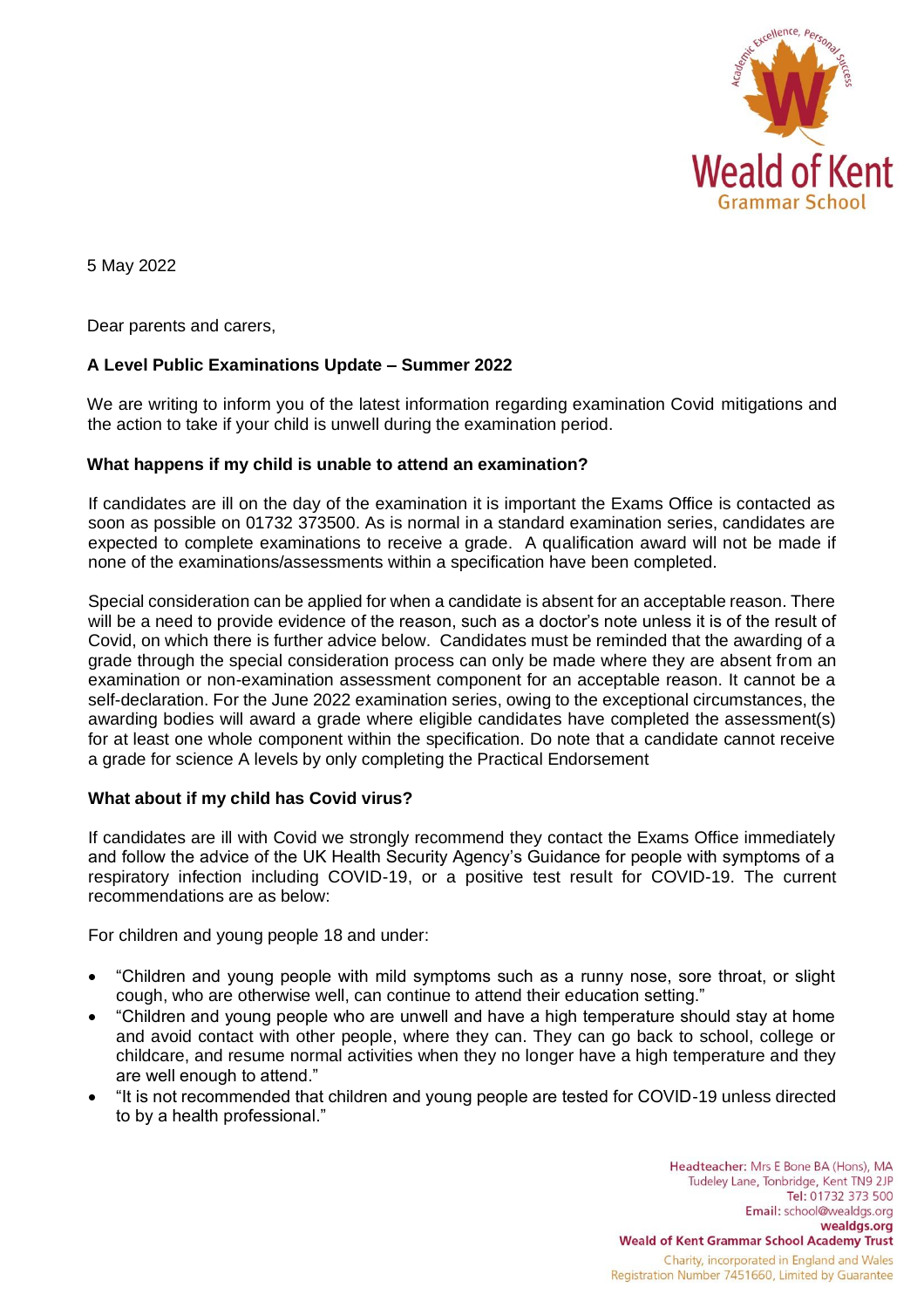- "If a child or young person has a positive COVID-19 test result they should try to stay at home and avoid contact with other people for 3 days after the day they took the test, if they can."
- "Children and young people who usually go to school, college or childcare and who live with someone who has a positive COVID-19 test result should continue to attend as normal."

We strongly advise that candidates adhere to the UKHSA guidance as it applies on the day of their examination(s). The information from UKHSA may be updated at any time, so candidates must adhere to the current recommendations.

A candidate who is staying at home and avoiding contact with others, in line with UKHSA guidance, at the time of the examination, is considered to be absent from the examination for an acceptable reason. This includes candidates who are displaying the symptoms described in the UKHSA guidance as advising them to stay at home (e.g. a high temperature for those aged 18 and under) as well as those with a positive COVID-19 test result.

Where a candidate still wishes to attend an examination, despite having symptoms (e.g. a high temperature) or a positive COVID-19 test, we strongly advise the candidate to follow the UKHSA's guidance. There is no requirement for a candidate to complete a COVID-19 test to provide evidence of their absence from an examination, but there will be a self-assessment form to complete which will be found under the notifications tab on Edulink. There is a minimum of ten days between the first and last examination in each A level subject. This will reduce the chance of a candidate missing all examinations in a subject because of illness.

#### **Communication of A level Results**

Our key aim is to ensure that the A level results are communicated quickly and effectively, and that our usual support mechanisms are in place to assist our candidates with their next steps.

For all candidates, results will be issued via the candidates' Edulink account at 8am on the morning of 18 August and will be found under the examination results tab*.* The school will not be open for candidates to collect their results in person, but we are available on the phone to provide support and guidance.

## **Actions following results collection**

Once candidates have viewed their results, they will need to use UCAS track to check the status of their university application. Please note that UCAS will update each individual applicant's status and they will need to have their Personal ID and password to sign in.

Prior to results day, candidates who have applied to attend university in the autumn, will need to log on to UCAS and familiarise themselves with the section 'Results, Confirmation and Clearing'. This will ensure that they are aware of the next steps and university admissions process for 2022. This can be found under ucas.com/undergraduate/results-clearing.

Please note that if candidates wish to go into clearing, they will need access to the Internet and a phone to contact institutions directly. We would strongly recommend that candidates contact institutions as early as possible to maximise their options.

Specific timings are not currently available from UCAS regarding their results day and clearing procedures, but we will contact you with more details once they are published.

The Senior Leadership Team as well as the Sixth Form Team and our counsellors will be available to provide by phone support and advice. If candidates require any additional guidance regarding their university choice, they should phone the school on 01732 373500 where our receptionists will take their names, phone numbers and reasons for wanting to talk to us. We will ring back as soon as possible, but please note that the phone calls deemed most urgent will be dealt with first.